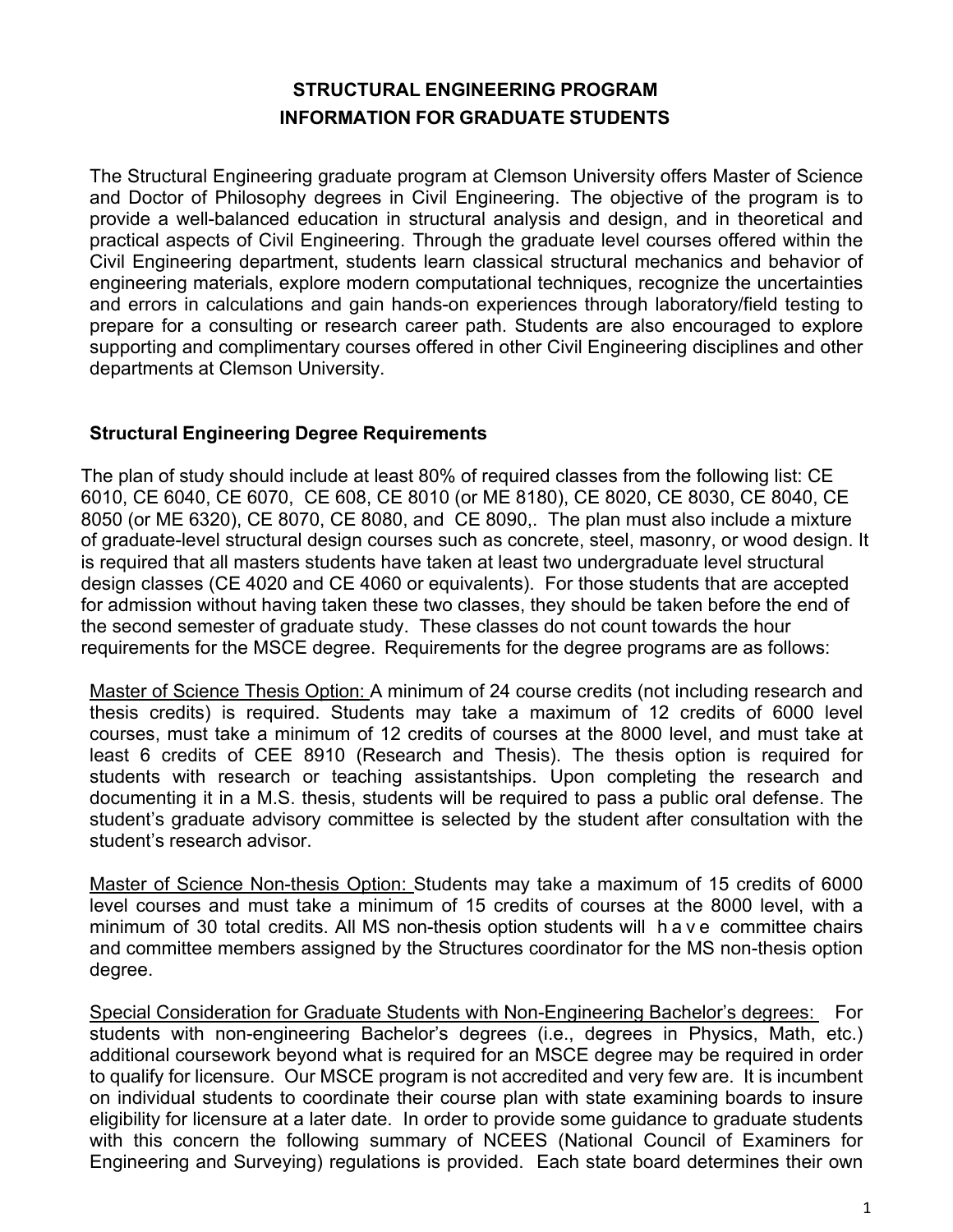requirements on education, but most use the education standards given below. Please note that the combination of undergraduate and graduate coursework should be evaluated against these regulations.

*Applicants having engineering degrees from programs that are not accredited by the Engineering Accreditation Commission (EAC) of ABET must demonstrate the following:*

*A. 32 college semester credit hours of higher mathematics and basic sciences*

- *1. Credits in mathematics must be beyond algebra and trigonometry and must emphasize mathematical concepts and principles rather than computation. Courses in differential and integral calculus are required. Additional courses may include differential equations, linear algebra, numerical analysis, probability and statistics, and advanced calculus.*
- *2. Credits in basic sciences must include at least two courses. These courses must be in general chemistry, general calculus-based physics, or general biological sciences; the two courses may not be in the same area. Additional basic sciences courses may include earth sciences (geology, ecology), advanced biology, advanced chemistry, and advanced physics. Computer skills and/or programming courses may not be used to satisfy mathematics or basic science requirements. Basic engineering science courses or sequence of courses in this area are acceptable for credit but may not be counted twice.*

*B. 16 college semester credit hours in general education that complements the technical content of the curriculum*

- *1. Examples of traditional humanities/social sciences courses in this area are philosophy, religion, history, literature, fine arts, sociology, psychology, political science, anthropology, economics (micro and macro), professional ethics, and social responsibility. Examples of other general education courses deemed acceptable include management (such as organizational behavior), accounting, written and oral communications, business, and law.*
- *2. No more than 6 credit hours may come from courses in management, accounting, business, or law. Courses in engineering economics, engineering management, systems engineering/ analysis, production, and industrial engineering/management will not be counted. Language courses in the applicant's native language are not acceptable for credit; no more than 6 credit hours of foreign language courses are acceptable for credit. Native language courses in literature and civilization may be considered in this area. Courses that instill cultural values are acceptable, while routine exercises of personal craft are not.*

*C. 48 college semester credit hours of engineering science and/or engineering design courses*

- *1. Courses in engineering science must be taught within the college/faculty of engineering and must have their roots in mathematics and basic sciences but carry knowledge further toward creative application of engineering principles. Examples of approved engineering science courses are mechanics, thermodynamics, heat transfer, electrical and electronic circuits, materials science, transport phenomena, engineering economics, and computer science (other than computer programming skills).*
- *2. Courses in engineering design must stress the establishment of objectives and criteria, synthesis, analysis, construction, testing, and evaluation. Graduate-level engineering courses may be included to fulfill curricular requirements in this area.*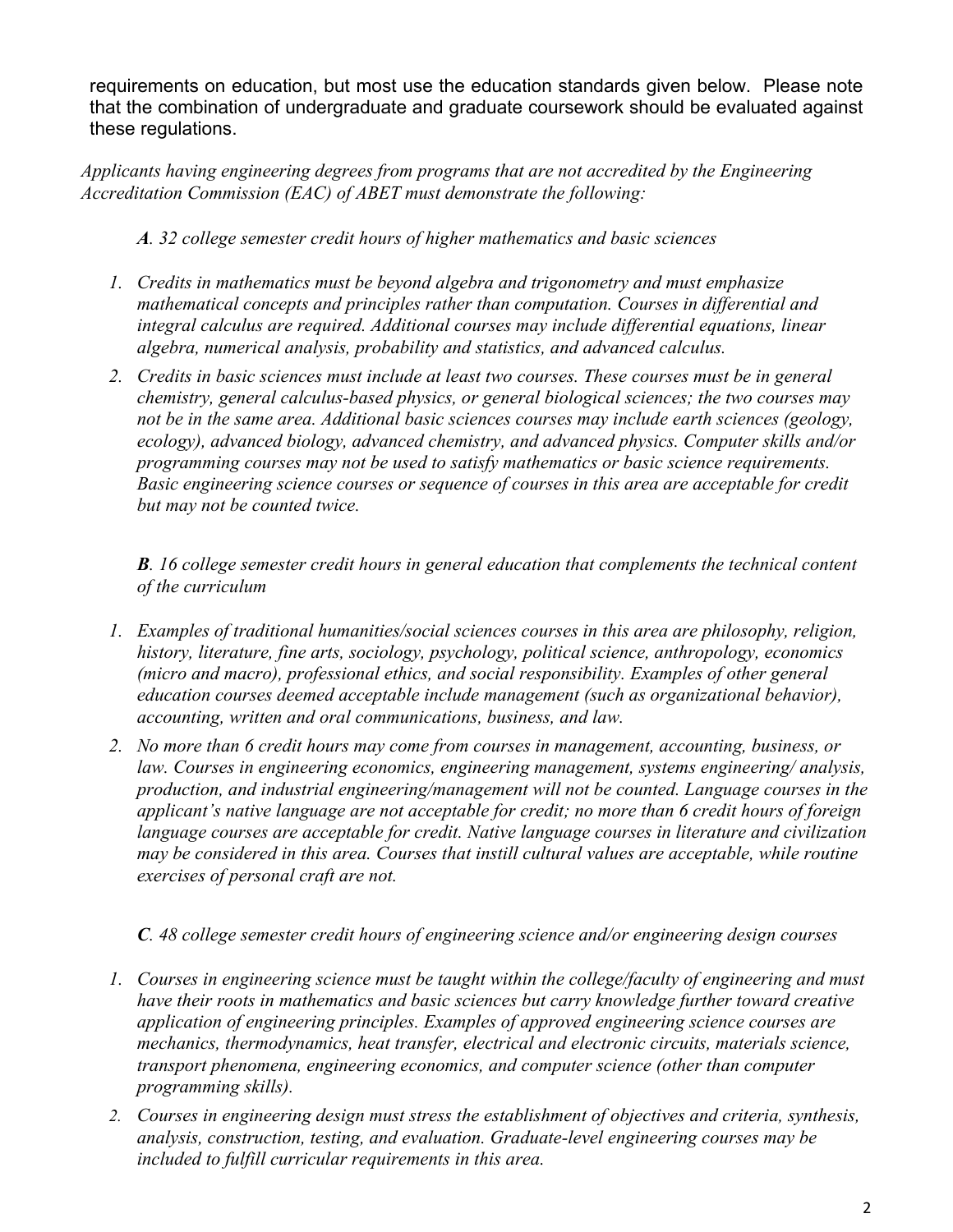PhD Program: There are two options for entering the PhD program: directly after completing BS degree and after completing an MS degree. Following are course and reporting requirements for each:

- Direct from BS Program 60 credits beyond the BS degree with a minimum of 30 credit hours of coursework. Also, at least 18 research credits are required.
- Post MS Program 30 credits beyond the MS degree with a minimum of 12 credits of coursework. Also, at least 18 research credits are required.
- For both programs GS2A (Committee make-up) and GS2B (Plan of Study) forms should be completed by the end of the first year of study.

Each PhD student is required to pass the following exams during their program of study: a Preliminary examination, a Comprehensive examination (also referred to as the "proposal defense"), and a Dissertation Defense examination.

The Qualifying exam is a written exam that must be passed by the end of the third semester of study and is required for all PhD students. The exception to this is direct PhD admits, who are required to pass the qualifying exam by the end of the fifth semester of study. The exam is given as needed. The exam content and format are as follows:

- The exam is 4 hours long and is closed book and notes and appropriate design codes will be provided.
- The exam will contain nine questions: three about structural analysis, three about structural mechanics, and three focused on the student's area of PhD research.
- The Qualifying exam may be taken at the end of the second or third semesters of study, and if the first attempt is failed then a second attempt is allowed. However, a student may elect to wait and take the exam only once, at the end of the third semester of study. Students who do not pass the preliminary exam by the end of the third semester (whether having one or two attempts) will not be allowed to continue in the PhD program.

The Comprehensive Exam consists of an oral defense of the student's proposed research plan, and written questions provided by the graduate committee members. Two weeks prior to the comprehensive exam the student must submit a written research proposal to the graduate committee. Graduate School rules should be followed for the timing of this exam. After successfully completing the Comprehensive exam the student is admitted to PhD candidacy.

The Dissertation Defense exam consists of an oral defense of the PhD Dissertation. Two weeks prior to the exam the student must submit their dissertation to the graduate committee. Graduate School rules should be followed for the timing of Defense of Dissertation exam. In the rare circumstance that a student fails the exam, a second opportunity to pass the exam will be given no later than two academic semesters after the first attempt. Students that do not pass on the second attempt will not be allowed to continue in the PhD program.

### Other General Information:

If a student fails to make satisfactory progress toward their degree (MS or PhD) then permission may be denied to continue the program. Students whose cumulative GPA falls below 3.0 are placed on probation and become ineligible for assistantships.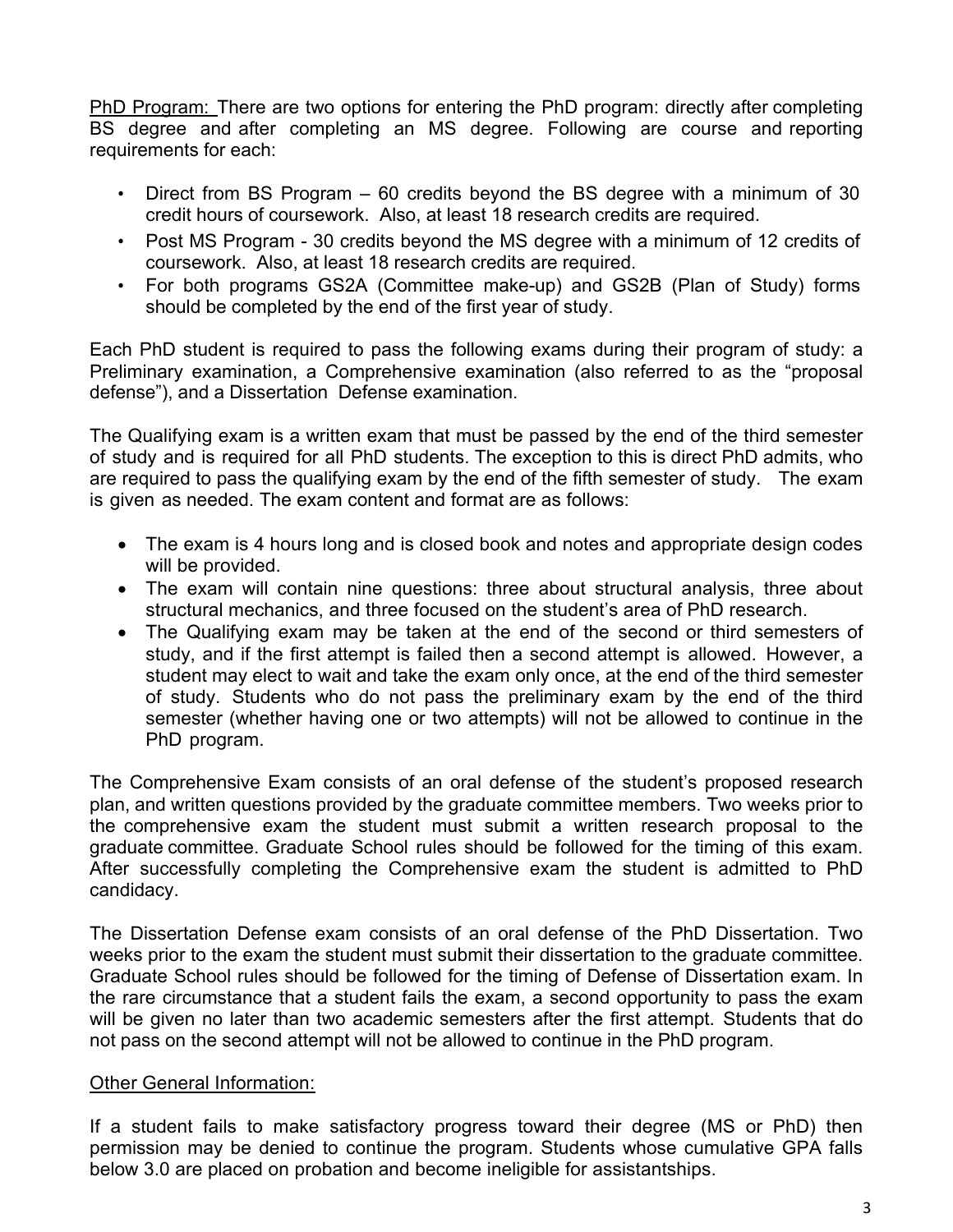Duties of students receiving assistantships are described in the letter giving the offer of aid and in the contract signed by the student and by the supervising faculty member.

Master's theses and PhD dissertations are submitted to the university electronically. Instructions are given on the Electronic Thesis and Dissertation (ETD) homepage located at http://scholar.lib.vt.edu/theses. Workshops on ETD are given by the Graduate School.

During the academic year, students who have a fellowship, scholarship, or graduate assistantship (GA), including teaching and research assistantships, must take a minimum of 9 credits hours per semester. International students must maintain full-time student status (i.e., 9 credits) except for summer and their last semester. Unfunded domestic students have no minimum credit hour requirement. Audited courses are not counted toward the minimum. Graduate students are not required to enroll during summer sessions unless they are taking courses (e.g., students working on research during the summer are not required to sign up for CEE 5994 or 7994). Students working as teaching or grading assistants during the summer must register for a minimum of 3 credit hours; these hours can be coursework or research.

Students registered for 12 or more credits may audit one course; students registered for 9-11 credits may audit two courses. Students wishing to audit courses must receive permission from the course instructor.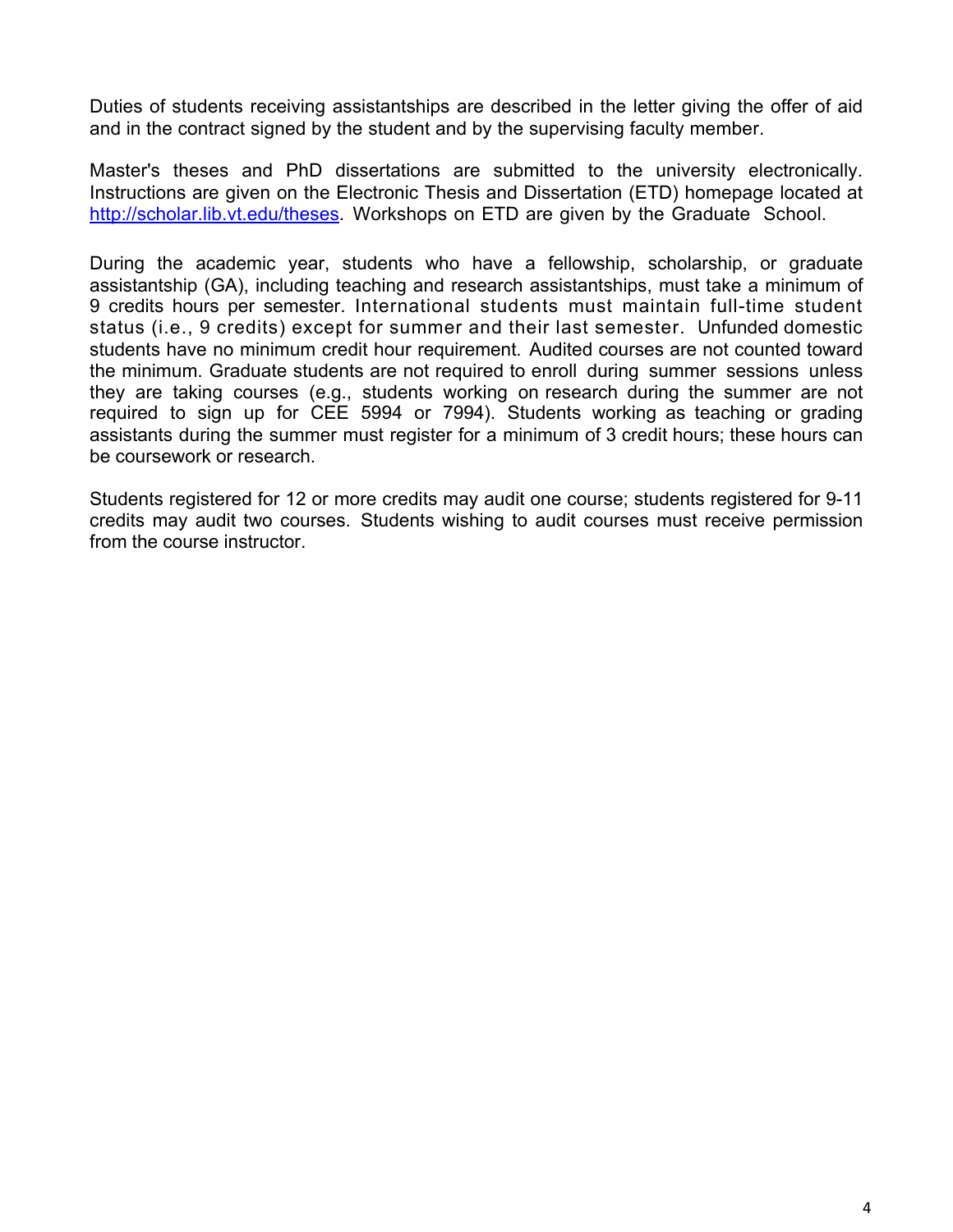# **STRUCTURAL ENGINEERING PROGRAM Course Offerings**

## **Tentative Graduate Courses**

Fall 2021

| CE 4080/6080<br>CE 4070/6070<br>CE 4910/6910<br><b>CE 8010</b><br><b>CE 8040</b><br><b>CE 8930</b><br>Spring 2022 | <b>Structural Loads and System</b><br><b>Wood Design</b><br>Fire & Structures<br><b>Finite Element Analysis</b><br><b>Prestressed Concrete</b><br>Fire & Structures | <b>Ross</b><br>Pang<br><b>Naser</b><br>Ravichandran<br>Cousins<br><b>Naser</b> |
|-------------------------------------------------------------------------------------------------------------------|---------------------------------------------------------------------------------------------------------------------------------------------------------------------|--------------------------------------------------------------------------------|
| CE 4010/6010<br><b>CE 8020</b><br><b>CE 8080</b><br><b>CE 8050</b><br><b>Fall 2022</b>                            | <b>Matrix Structural Analysis</b><br><b>Adv Steel Design</b><br><b>Earthquake Engineering</b><br><b>Advanced Structural Mechanics</b>                               | Redmond<br><b>Naser</b><br>Pang<br>Redmond                                     |
| CE 4010/6010<br>CE 4070/6070<br><b>CE 8010</b><br>CE 8030<br>CE 8930                                              | <b>Matrix Structural Analysis</b><br><b>Wood Design</b><br><b>Finite Element Analysis</b><br><b>Adv Reinforced Concrete</b><br><b>Risk Engineering</b>              | Redmond<br>Pang<br>Ravichandran<br>Cousins<br>Pang                             |
| Spring 2023<br>CE 4040/6040<br>CE 4080/6080<br><b>CE 8040</b><br><b>CE 8060</b><br>CE 8930                        | <b>Masonry Design</b><br><b>Structural Loads and Systems</b><br><b>Prestressed Concrete</b><br><b>Structural Dynamics</b><br>Al for Civil Engineering Systems       | Redmond<br>Ross<br><b>Ross</b><br>Redmond<br><b>Naser</b>                      |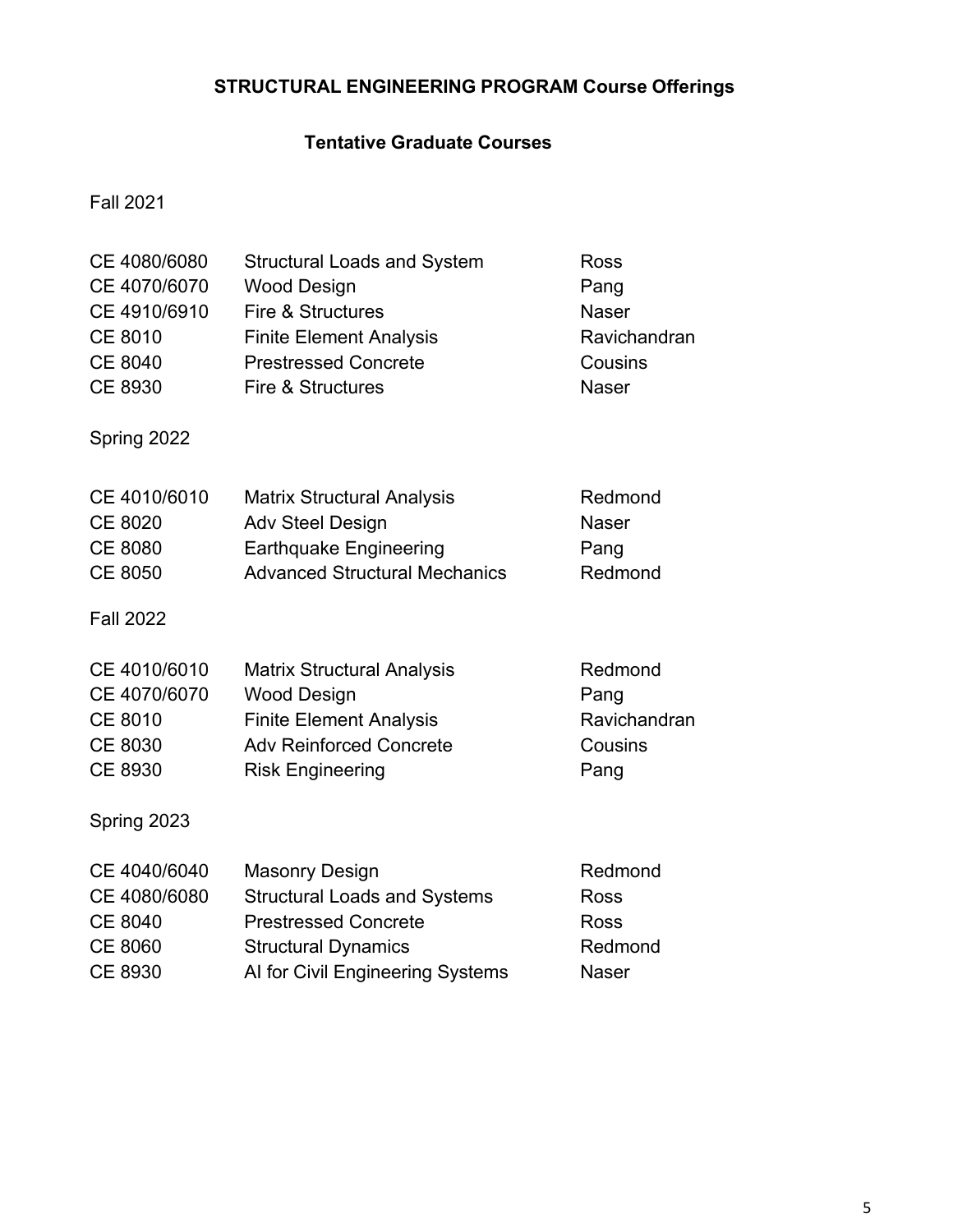#### **Various courses that may be of interest to graduate students in structures, but may not be taught by structural engineering faculty**

### **Civil Engineering**

| CE 6570<br>CE 8260<br>CE 8270<br>CE 8280<br>CE 6210<br>CE 6240 | <b>Material Testing and Inspection</b><br><b>Properties of Portland Cement Concrete</b><br><b>Special Cements and Concrete</b><br>Repair and Rehabilitation of Concrete Structures<br><b>Geotechnical Engineering Design</b><br>Earth Slopes and Retaining Structures |
|----------------------------------------------------------------|-----------------------------------------------------------------------------------------------------------------------------------------------------------------------------------------------------------------------------------------------------------------------|
| CE 8220<br>CE 8250<br>CE 8510                                  | <b>Foundation Engineering</b><br>Soil Dynamics and Geotechnical Earthquake Engineering<br><b>Reliability</b>                                                                                                                                                          |

### **Mathematics**

| <b>MTHS 6000</b> | Theory of Probability                    |
|------------------|------------------------------------------|
| <b>MTHS 6030</b> | Introduction to Statistical Theory       |
| <b>MTHS 6050</b> | <b>Statistical Theory and Methods II</b> |
| <b>MTHS 6060</b> | Sampling Theory and Methods              |
| <b>MTHS 8000</b> | Probability                              |

### **Mechanical Engineering**

| ME 6300 | Mechanics of Composite Materials ME 8180<br>Introduction to Finite Element Analysis |  |
|---------|-------------------------------------------------------------------------------------|--|
| ME 8340 | <b>Principles of Structural Stability</b>                                           |  |
| ME 8360 | <b>Fracture Mechanics</b>                                                           |  |
| ME 8370 | Theory of Elasticity I                                                              |  |
| ME 8380 | Theory of Elasticity II                                                             |  |
| ME 8450 | <b>Structural Vibrations</b>                                                        |  |
| ME 8510 | <b>Advanced Finite Element Analysis</b>                                             |  |
|         |                                                                                     |  |

#### **Statistics**

| <b>EXST 8010</b> | <b>Statistical Methods I</b>                 |
|------------------|----------------------------------------------|
| <b>EXST 8020</b> | <b>Statistical Methods II</b>                |
| <b>EXST 8030</b> | <b>Regression and Least Squares Analysis</b> |

### **Related Course Programs**

Students in the Master's degree program are encouraged to take courses outside of the structures program to broaden their background. Many alternatives are available, especially in the engineering science and mechanics, construction, geotechnical, materials, mathematics, statistics, and computer science areas. At the PhD level it is desirable for the student to develop additional depth in structural mechanics, mathematics, and continuum mechanics.